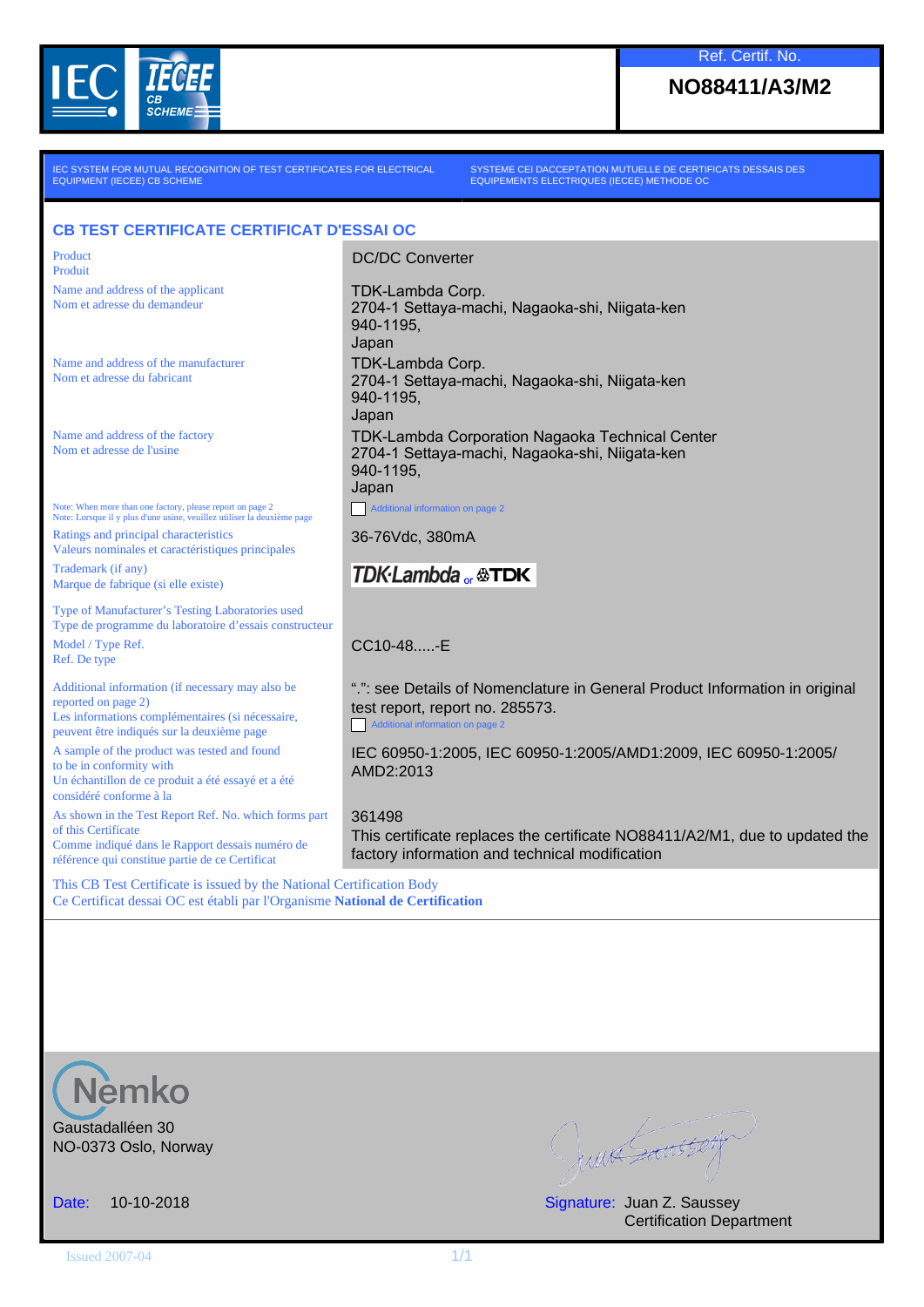

## **NO88412/A3/M2**

IEC SYSTEM FOR MUTUAL RECOGNITION OF TEST CERTIFICATES FOR ELECTRICAL EQUIPMENT (IECEE) CB SCHEME

SYSTEME CEI DACCEPTATION MUTUELLE DE CERTIFICATS DESSAIS DES EQUIPEMENTS ELECTRIQUES (IECEE) METHODE OC

### **CB TEST CERTIFICATE CERTIFICAT D'ESSAI OC**

**Product** Produit

Name and address of the applicant Nom et adresse du demandeur

Name and address of the manufacturer Nom et adresse du fabricant

Name and address of the factory Nom et adresse de l'usine

Note: When more than one factory, please report on page 2 Note: Lorsque il y plus d'une usine, veuillez utiliser la deuxième page Ratings and principal characteristics Valeurs nominales et caractéristiques principales

Trademark (if any) Marque de fabrique (si elle existe)

Type of Manufacturer's Testing Laboratories used Type de programme du laboratoire d'essais constructeur Model / Type Ref. Ref. De type

Additional information (if necessary may also be reported on page 2) Les informations complémentaires (si nécessaire, peuvent être indiqués sur la deuxième page

A sample of the product was tested and found to be in conformity with Un échantillon de ce produit a été essayé et a été

considéré conforme à la As shown in the Test Report Ref. No. which forms part of this Certificate Comme indiqué dans le Rapport dessais numéro de référence qui constitue partie de ce Certificat

2704-1 Settaya-machi, Nagaoka-shi, Niigata-ken 940-1195, Japan TDK-Lambda Corp. 2704-1 Settaya-machi, Nagaoka-shi, Niigata-ken 940-1195, Japan TDK-Lambda Corporation Nagaoka Technical Center 2704-1 Settaya-machi, Nagaoka-shi, Niigata-ken 940-1195, Japan Additional information on page 2

DC/DC Converter

TDK-Lambda Corp.

9-18Vdc, 1670mA

# **TDK**·Lambda<sub>or</sub>  $\circledast$ TDK

CC10-12. - F

".": see Details of Nomenclature in General Product Information in original test report, report no. 285573.

Additional information on page 2

IEC 60950-1:2005, IEC 60950-1:2005/AMD1:2009, IEC 60950-1:2005/ AMD2:2013

361498

This certificate replaces the certificate NO88412/A2/M1, due to updated the factory information and technical modification

This CB Test Certificate is issued by the National Certification Body Ce Certificat dessai OC est établi par l'Organisme **National de Certification**



Gaustadalléen 30 NO-0373 Oslo, Norway

Junes Santton

Date: 10-10-2018 Signature: Juan Z. Saussey Certification Department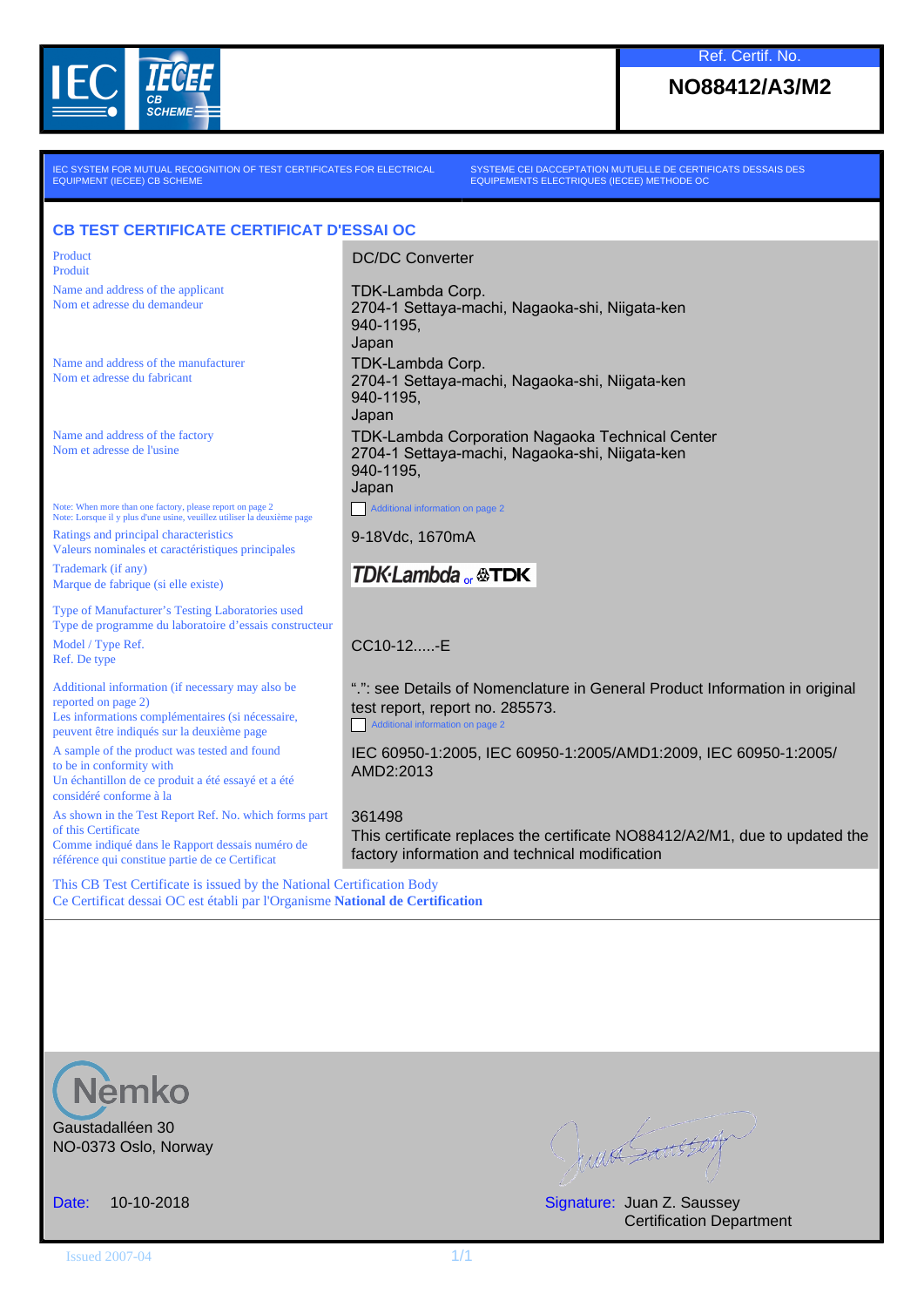

### **NO88413/A3/M2**

IEC SYSTEM FOR MUTUAL RECOGNITION OF TEST CERTIFICATES FOR ELECTRICAL EQUIPMENT (IECEE) CB SCHEME

SYSTEME CEI DACCEPTATION MUTUELLE DE CERTIFICATS DESSAIS DES EQUIPEMENTS ELECTRIQUES (IECEE) METHODE OC

#### **CB TEST CERTIFICATE CERTIFICAT D'ESSAI OC**

**Product** Produit

Name and address of the applicant Nom et adresse du demandeur

Name and address of the manufacturer Nom et adresse du fabricant

Name and address of the factory Nom et adresse de l'usine

Note: When more than one factory, please report on page 2 Note: Lorsque il y plus d'une usine, veuillez utiliser la deuxième page Ratings and principal characteristics Valeurs nominales et caractéristiques principales

Trademark (if any) Marque de fabrique (si elle existe)

Type of Manufacturer's Testing Laboratories used Type de programme du laboratoire d'essais constructeur Model / Type Ref. Ref. De type

Additional information (if necessary may also be reported on page 2) Les informations complémentaires (si nécessaire, peuvent être indiqués sur la deuxième page

A sample of the product was tested and found to be in conformity with Un échantillon de ce produit a été essayé et a été

considéré conforme à la As shown in the Test Report Ref. No. which forms part of this Certificate Comme indiqué dans le Rapport dessais numéro de référence qui constitue partie de ce Certificat

2704-1 Settaya-machi, Nagaoka-shi, Niigata-ken 940-1195, Japan TDK-Lambda Corp. 2704-1 Settaya-machi, Nagaoka-shi, Niigata-ken 940-1195, Japan TDK-Lambda Corporation Nagaoka Technical Center

2704-1 Settaya-machi, Nagaoka-shi, Niigata-ken 940-1195, Japan

Additional information on page 2

18-36Vdc, 840mA

DC/DC Converter

TDK-Lambda Corp.

# **TDK**·Lambda<sub>or</sub>  $\circledast$ TDK

CC10-24 - F

".": see Details of Nomenclature in General Product Information in original test report, report no. 285573.

Additional information on page 2

IEC 60950-1:2005, IEC 60950-1:2005/AMD1:2009, IEC 60950-1:2005/ AMD2:2013

361498

This certificate replaces the certificate NO88413/A2/M1, due to updated the factory information and technical modification

This CB Test Certificate is issued by the National Certification Body Ce Certificat dessai OC est établi par l'Organisme **National de Certification**



Gaustadalléen 30 NO-0373 Oslo, Norway

Juan Sansson

Date: 10-10-2018 Signature: Juan Z. Saussey Certification Department